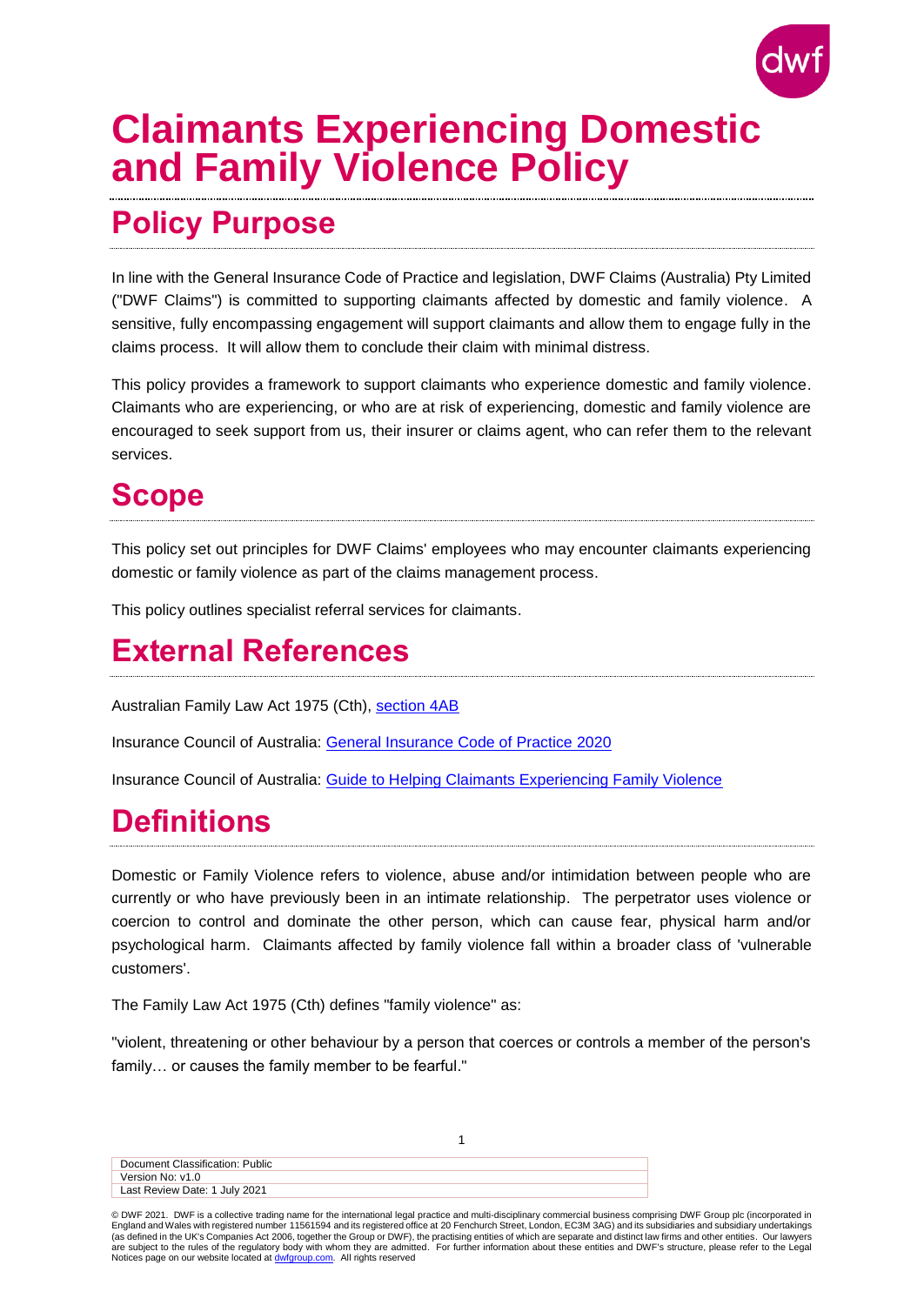

Domestic and family violence can include, but is not limited to:

- physical assault;
- sexual assault;
- verbal abuse;
- emotional or psychological abuse;
- financial or economic abuse;
- technology-facilitated abuse;
- social abuse (isolating a person from their friends and family);
- spiritual or cultural abuse (preventing a person from participating in their religious or cultural practices

#### **How DWF Claims Will Assist Claimants Affected by Domestic or Family Violence**

DWF Claims recognises the importance of appropriate and sensitive claims handling for our staff interacting with any person affected by domestic or family violence.

DWF Claims' employees who may deal with claimants experiencing domestic or family violence will receive ongoing training to ensure they are able to:

- identify characteristics in the claimant's behaviour that may be indicative of domestic violence;
- respond appropriately and handle the claim sensitively;
- provide the claimant contact details for relevant support services;
- implement our internal escalation process.

We understand that a background relating to domestic or family violence may alter the way in which your claim can proceed. We appreciate that events such that result in claims can create additional stressors which trigger violence and that the claims process represent another avenue by which violence can escalate. We have a number of procedures relating to sensitive claims handling to try and minimise that risk and safeguard claimants.

As part of the sensitive claims handling, DWF Claims will take additional steps to:

- protect private and confidential information DWF already works to strict data protection rules but in the context of domestic violence, extra care will be taken with claimant's data such as addresses and phone numbers;
- minimise the number of times on which a claimant needs to relate the details of the relevant incidents by ensuring as far as possible there is continuity in the identity of the handler managing the claim;
- mutually determine with the claimant their preferred methods of communication and take into account their particular requirements;

Document Classification: Public Version No: v1.0 Last Review Date: 1 July 2021

<sup>©</sup> DWF 2021. DWF is a collective trading name for the international legal practice and multi-disciplinary commercial business comprising DWF Group plc (incorporated in England and Wales with registered number 11561594 and its registered office at 20 Fenchurch Street, London, EC3M 3AG) and its subsidiaries and subsidiary undertakings<br>(as defined in the UK's Companies Act 2006, together th Notices page on our website located at **dwfgroup.com**. All rights reserved